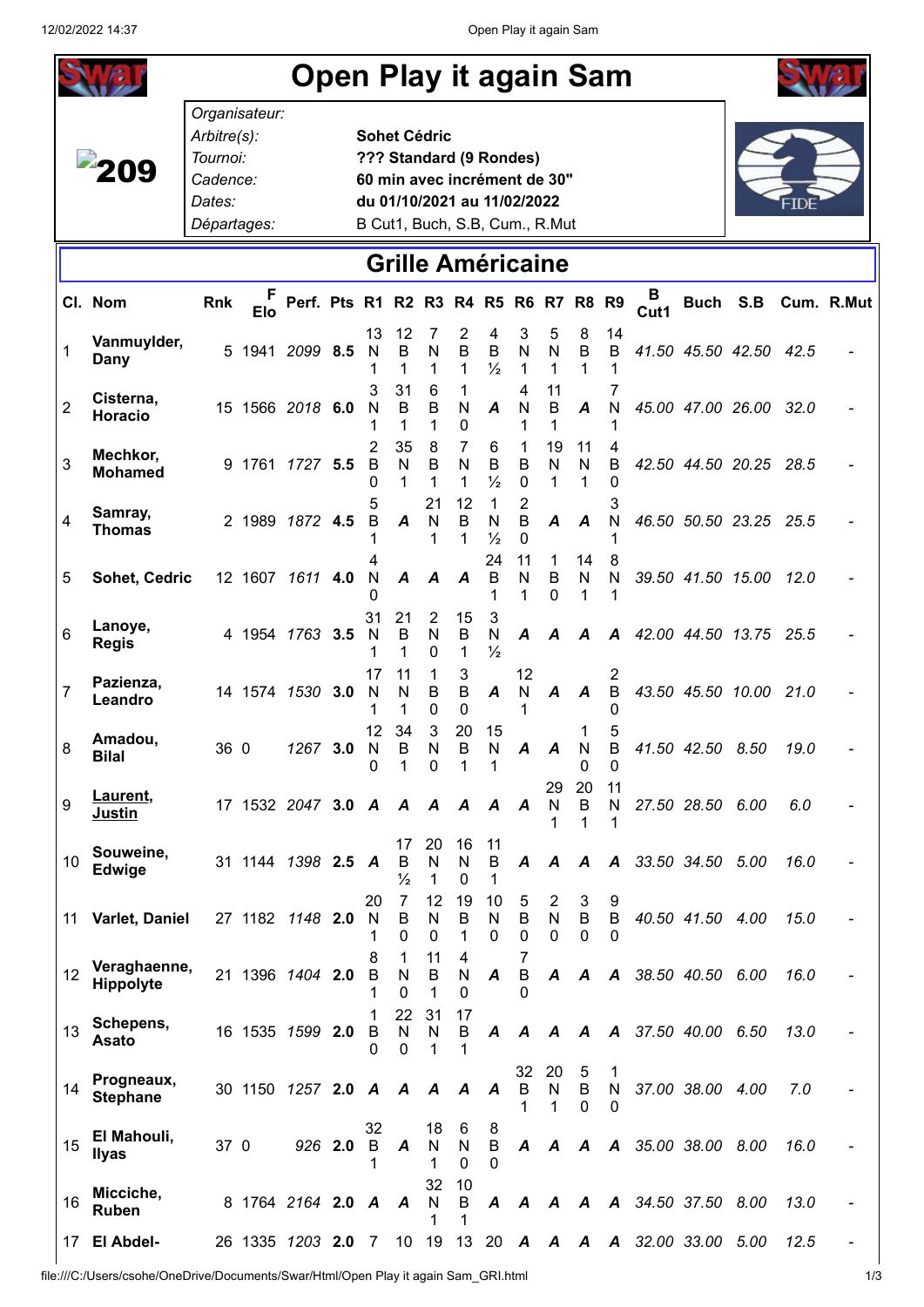| 12/02/2022 14:37<br>Open Play it again Sam |    |                                                   |      |         |                    |           |                    |                          |                          |                        |                          |                          |                        |                     |                     |               |                          |      |      |  |
|--------------------------------------------|----|---------------------------------------------------|------|---------|--------------------|-----------|--------------------|--------------------------|--------------------------|------------------------|--------------------------|--------------------------|------------------------|---------------------|---------------------|---------------|--------------------------|------|------|--|
|                                            |    | Laoui, Mehdi                                      |      |         |                    |           | в<br>$\Omega$      | N<br>$\frac{1}{2}$       | В<br>$\frac{1}{2}$       | N<br>0                 | в<br>1                   |                          |                        |                     |                     |               |                          |      |      |  |
|                                            | 18 | Gessis,<br><b>Stavros</b>                         |      |         | 10 1721 1468 2.0   |           | 34<br>$\mathsf{N}$ | A                        | 15<br>B<br>0             | A                      | A                        | A                        | A                      | 19<br>B             | $\mathbf{A}$        |               | 31.00 34.00 6.00         |      | 11.0 |  |
|                                            | 19 | Duvillier,<br><b>Frederic</b>                     | 39 0 |         | 1314 1.5           |           | A                  | 20<br>B<br>$\frac{1}{2}$ | 17<br>Ν<br>$\frac{1}{2}$ | 11<br>N<br>$\mathbf 0$ | 30<br>B<br>$\frac{1}{2}$ | A                        | 3<br>$\mathsf B$<br>0  | 18<br>N<br>0        |                     |               | A 32.50 33.50 4.75       |      | 10.0 |  |
|                                            | 20 | Heekhout,<br><b>Daniel</b>                        |      | 29 1150 | 849 1.0            |           | 11<br>B<br>O       | 19<br>N<br>$\frac{1}{2}$ | 10<br>B<br>0             | 8<br>N<br>0            | 17<br>N<br>0             | 29<br>B<br>$\frac{1}{2}$ | 14<br>B<br>0           | 9<br>N<br>0         | 28<br>B<br>0        |               | 34.50 36.50              | 3.00 | 6.0  |  |
|                                            | 21 | Yerli, Yunus                                      | 38 0 |         | 1204 1.0           |           | 41<br>N            | 6<br>N<br>0              | 4<br>В<br>0              | A                      | A                        | A                        | A                      | A                   | A                   |               | 33.00 35.00 4.00         |      | 9.0  |  |
|                                            | 22 | Michiels,<br><b>Arsene</b>                        |      |         | 18 1511 2335 1.0 A |           |                    | 13<br>B                  | A                        | A                      | A                        |                          | $A$ $A$                | $\mathcal{A}$       |                     |               | A 32.00 34.00            | 4.50 | 8.0  |  |
|                                            | 23 | <b>Alisalama</b><br>Nirina Jean<br><b>Michel</b>  |      |         | 7 1806 2206 1.0 A  |           |                    | A                        | A                        | A                      | 33<br>B                  | A                        | $\boldsymbol{A}$       | $\boldsymbol{A}$    | $\boldsymbol{A}$    | 30.00 32.00   |                          | 4.00 | 5.0  |  |
|                                            | 24 | <b>Brunet</b><br>Vrijens, Leo                     |      |         | 22 1366 1523 1.0 A |           |                    | $\boldsymbol{A}$         | $\boldsymbol{A}$         | A                      | 5<br>$\mathsf{N}$<br>O   | $\boldsymbol{A}$         | $\boldsymbol{A}$       | 29<br>B             |                     | A 30.00 32.00 |                          | 3.00 | 2.0  |  |
|                                            | 25 | Vanderbeken,<br><b>Maxime</b>                     | 40 0 |         | 2163 1.0 A         |           |                    | A                        | A                        | A                      | 34<br>N                  | $\boldsymbol{A}$         | A                      | A                   |                     | A 29.00 31.00 |                          | 3.00 | 5.0  |  |
|                                            | 26 | Draidi,<br><b>Ahmed</b>                           |      |         | 3 1972 2388 1.0 A  |           |                    | A                        | A                        | 31<br>B                | A                        | $\boldsymbol{A}$         | A                      | $\boldsymbol{A}$    |                     | A 29.00 31.00 |                          | 2.50 | 6.0  |  |
|                                            | 27 | Van Leuven,<br>Adriaan                            | 41 0 |         | 2210 1.0 A         |           |                    | A                        | A                        | A                      | A                        | A                        | A                      | A                   | 29<br>${\sf N}$     |               | 27.50 29.00              | 3.00 | 1.0  |  |
|                                            | 28 | Vanobbergh,<br>Gregory                            |      |         | 1 2110 2510 1.0    |           | A                  | A                        | A                        | A                      | A                        | A                        | A                      | A                   | 20<br>N             | 26.00 27.00   |                          | 1.00 | 1.0  |  |
|                                            | 29 | Velez,<br>Germain                                 |      | 20 1410 |                    | 943 0.5 A |                    | A A                      |                          | $\boldsymbol{A}$       | A                        | 20<br>N<br>$\frac{1}{2}$ | 9<br>B<br>$\mathbf{0}$ | 24<br>N<br>$\Omega$ | 27<br>В<br>$\Omega$ |               | 35.50 36.50 0.50         |      | 2.0  |  |
|                                            | 30 | <b>Brunet, David</b>                              |      |         | 6 1891 1527 0.5 A  |           |                    | $\mathcal{A}$            | A                        | A                      | 19<br>N<br>$\frac{1}{2}$ | $\boldsymbol{A}$         | $\boldsymbol{A}$       | $\boldsymbol{A}$    |                     |               | A 27.50 29.00 1.50       |      | 2.5  |  |
|                                            | 31 | <b>Marcus, Paul</b>                               |      |         | 13 1588 1080 0.0   |           | 6<br>B<br>ი        | 2<br>N<br>0              | 13<br>B<br>0             | 26<br>N<br>$\Omega$    | A                        |                          |                        |                     |                     |               | A A A A 31.00 32.00 0.00 |      | 0.0  |  |
|                                            | 32 | Al-Kili Adil,<br><b>Ines</b>                      | 33 0 |         | 294 0.0            |           | 15<br>N<br>0       | A                        | 16<br>B<br>0             | A                      | A                        | 14<br>$\mathsf{N}$       |                        |                     |                     |               | A A A 29.00 30.00 0.00   |      | 0.0  |  |
|                                            | 33 | Janssen,<br><b>Valerie</b>                        |      |         | 24 1359 1289 0.0 A |           |                    | A                        | $\boldsymbol{A}$         | A                      | 23<br>${\sf N}$<br>O     |                          |                        |                     |                     |               | A A A A 28.00 29.00 0.00 |      | 0.0  |  |
|                                            | 34 | <b>Pacheco</b><br>Bernardino,<br><b>Francisco</b> |      | 23 1363 | 539                | 0.0       | 18<br>B            | 8<br>$\mathsf{N}$<br>0   | A                        | A                      | 25<br>B                  | A                        | A                      |                     |                     |               | A A 27.50 28.50 0.00     |      | 0.0  |  |
|                                            | 35 | Brion,<br><b>Philippe</b>                         |      |         | 11 1713 1291 0.0 A |           |                    | 3<br>B                   | A                        | $\boldsymbol{A}$       | A                        | A A                      |                        |                     |                     |               | A A 27.00 28.00 0.00     |      | 0.0  |  |
|                                            | 36 | Rega, Arnaud                                      |      | 19 1458 |                    | 0.0       | A                  | A                        | A                        | A                      | A                        | A                        | A                      | A                   | $\mathsf{A}$        |               | 26.00 27.00 0.00         |      | 0.0  |  |
|                                            | 37 | Lozano,<br><b>Juan-Carlos</b>                     |      | 25 1352 |                    | 0.0       | A                  | A                        | A                        | A                      | A                        | A                        | A                      | A                   |                     | A 26.00 27.00 |                          | 0.00 | 0.0  |  |
|                                            | 38 | Rega, Didier                                      |      | 28 1161 | 0                  | 0.0       | A                  | A                        | A                        | A                      | A                        | A                        | A                      | A                   | A                   | 26.00 27.00   |                          | 0.00 | 0.0  |  |
|                                            | 39 | Lanoye, Liza                                      | 32 0 |         | 0                  | 0.0       | - A                | A                        | A                        | Α                      | A                        | A                        | A                      | A                   | A                   |               | 26.00 27.00              | 0.00 | 0.0  |  |
|                                            | 40 | Draidi, Nora                                      | 35 0 |         | 0                  | 0.0       | A                  | A                        | A                        | A                      | A                        | A                        | A                      | A                   | A                   | 26.00 27.00   |                          | 0.00 | 0.0  |  |
|                                            | 41 | Al-Kili Adil,                                     | 34 0 |         | -470               | 0.0       | 21                 | A                        | Α                        | A                      | A                        | A                        | A                      | A                   | $\mathcal{A}$       | 25.00 26.00   |                          | 0.00 | 0.0  |  |